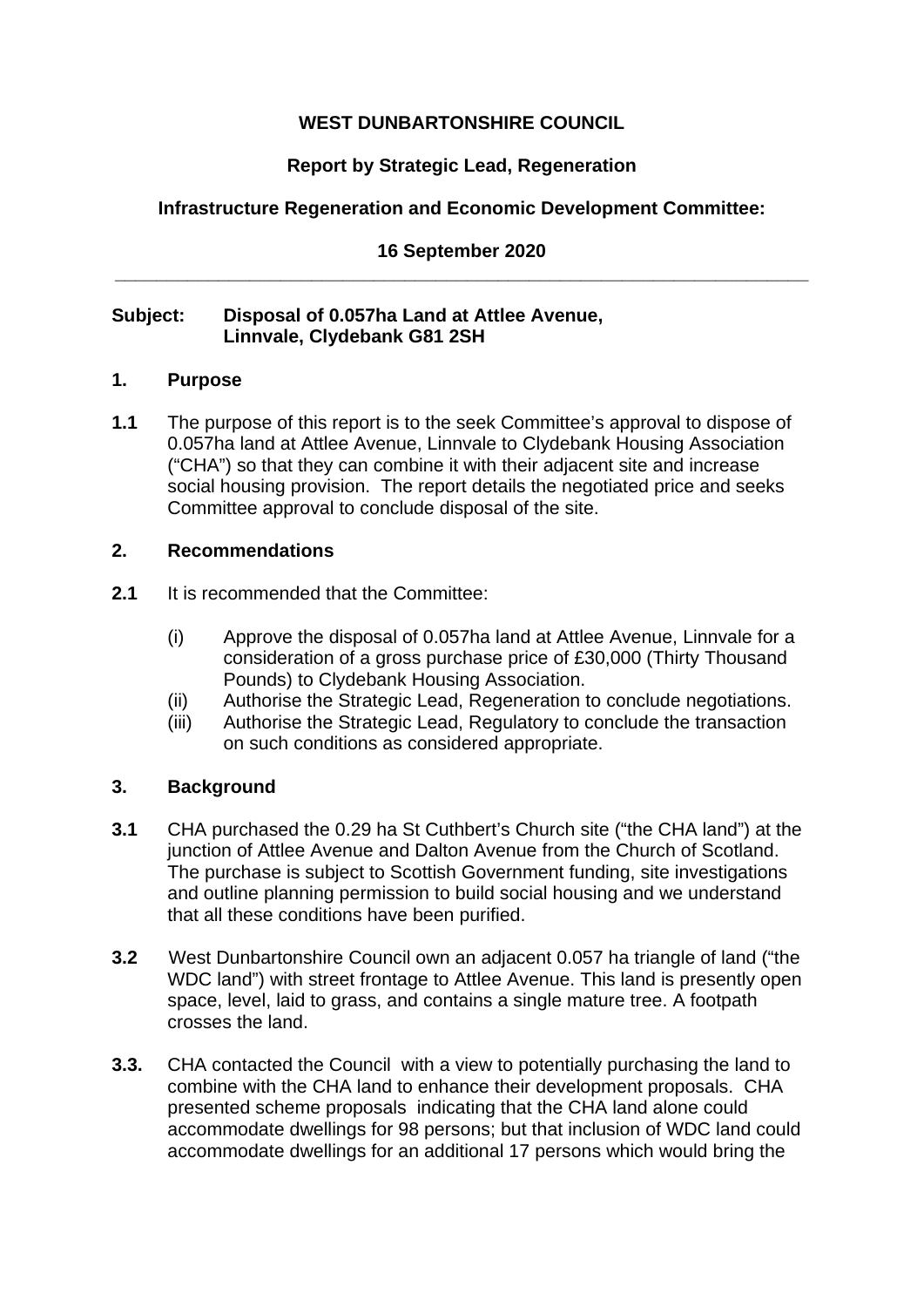total to 115 persons across 28 units.

- **3.4** CHA commissioned Avison Young valuers to provide a valuation of the WDC land in the context of CHA being a Special Purchaser willing to pay above Market Value to secure the site. Avison Young reported a value of £30,000 and after assessment Asset Management are of the opinion that this is a fair value.
- **3.5** WDC granted planning consent (Ref DC20/018) on 10<sup>th</sup> June 2020 for "*Demolition of former St Cuthbert's Church and the erection of 24 flatted residential units at Dalton Avenue Clydebank by Clydebank Housing Association*." This planning consent includes the WDC land. The report to planning committee concluded that *"the proposed development would … result in the construction of much needed affordable housing … and will contribute positively to the character and appearance of the local area"*
- **3.6** Following the grant of DC20/018 planning consent CHA wish to acquire the WDC land and proceed with the approved scheme.

## **4. Main Issues**

- **4.1** The WDC land serves as open space for the community and sale of the land would forego this use in exchange for following benefits of sale- additional social housing accommodation for 17 persons and a £30,000 capital receipt.
- **4.2** Retention of the property would cost the Council in terms of ongoing maintenance charges.
- **4.3** The disposal will result in a capital receipt for the Council of £30,000.
- **4.4** The proposed disposal will facilitate development of affordable housing for an additional 17 persons over and above the potential of the CHA land alone.

### **5. People Implications**

**5.1** There are no significant people implications other than the resources required by the Asset Management and Legal Services to conclude the proposed disposal.

### **6. Financial and Procurement Implications**

- **6.1** The financial implications are that the Council will receive a capital receipt of £30,000 and will save on maintenance costs for the land.
- **6.3** There are no procurement implications arising from this report.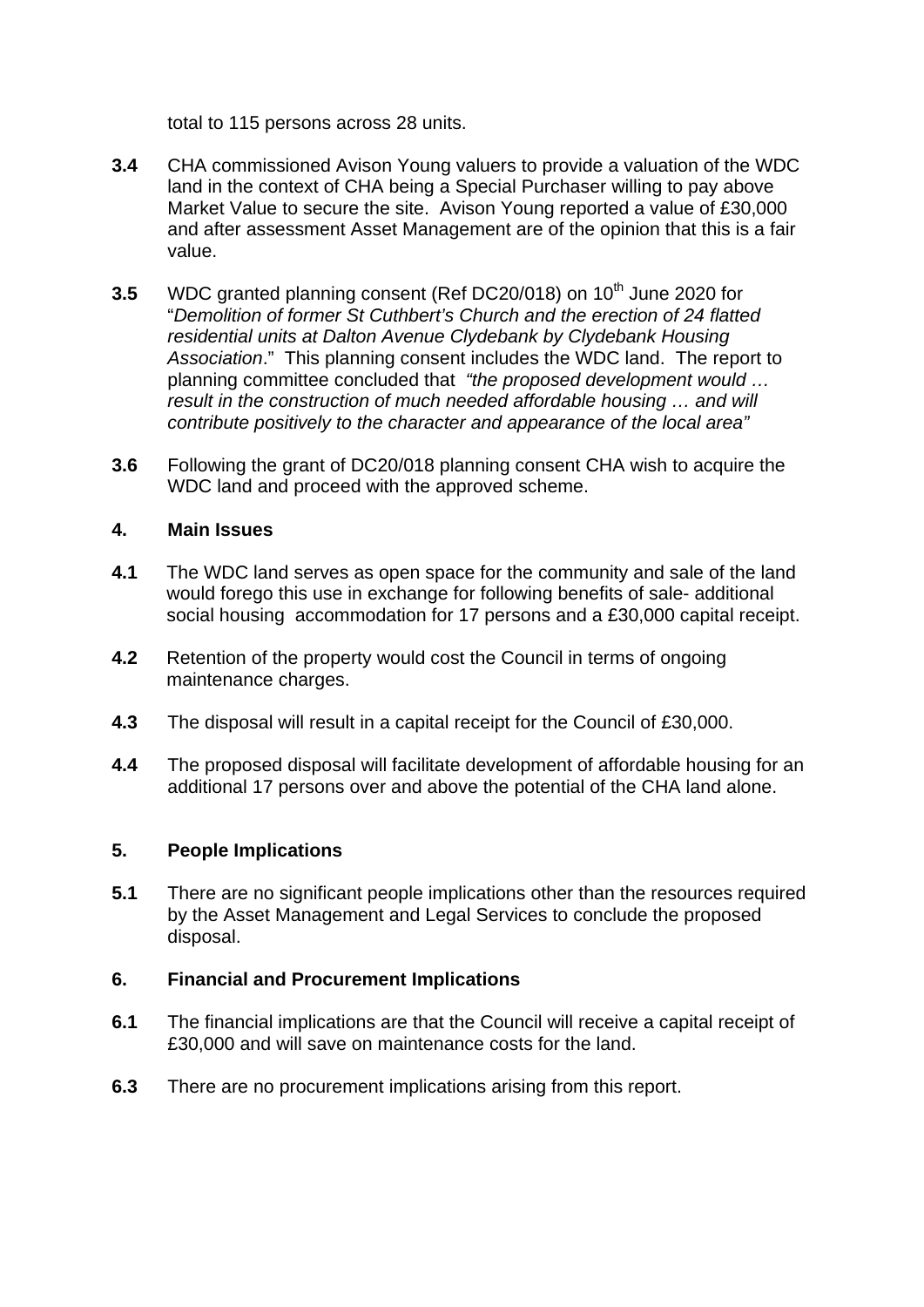## **7. Risk Analysis**

- **7.1** There is a risk that the CHA do not proceed with the acquisition due to factors which may arise out of their due diligence or due to difficulties with obtaining funding.
- **7.2** We acknowledge the general uncertainty created by the coronavirus pandemic and that this may influence the prospective buyers plans adversely.
- **7.3** However, we understand that CHA have all approvals and funding that they require to commit to the project and consider risk to the transaction to be low.
- **7.3** If CHA did not proceed with the acquisition on the agreed terms, we would recommend that the property continue to serve the property in its present use, pending clarification of the future of the CHA land.

### **8. Environmental Sustainability**

**8.1** The Strategic Environmental Assessment legislation has been considered and taken into account as part of the DC20/018 planning application assessment.

## **9 Equalities Impact Assessment (EIA)**

**9.1** An Equality Impact Screening did not indicate any further action required.

### **10. Consultation**

- **10.1** Consultations have been undertaken with Legal, Housing and Employability and Greenspace in relation to the proposed disposal.
- **10.2** Wider consultation has taken place during the DC20/018 Planning Application process.

## **11. Strategic Assessment**

**11.2** The proposed disposal would facilitate development of much needed affordable housing for and additional 17 persons over and above the potential of the CHA land were it to be developed on its own.

**Jim McAloon** Strategic Lead, Regeneration Date: 13 July 2020